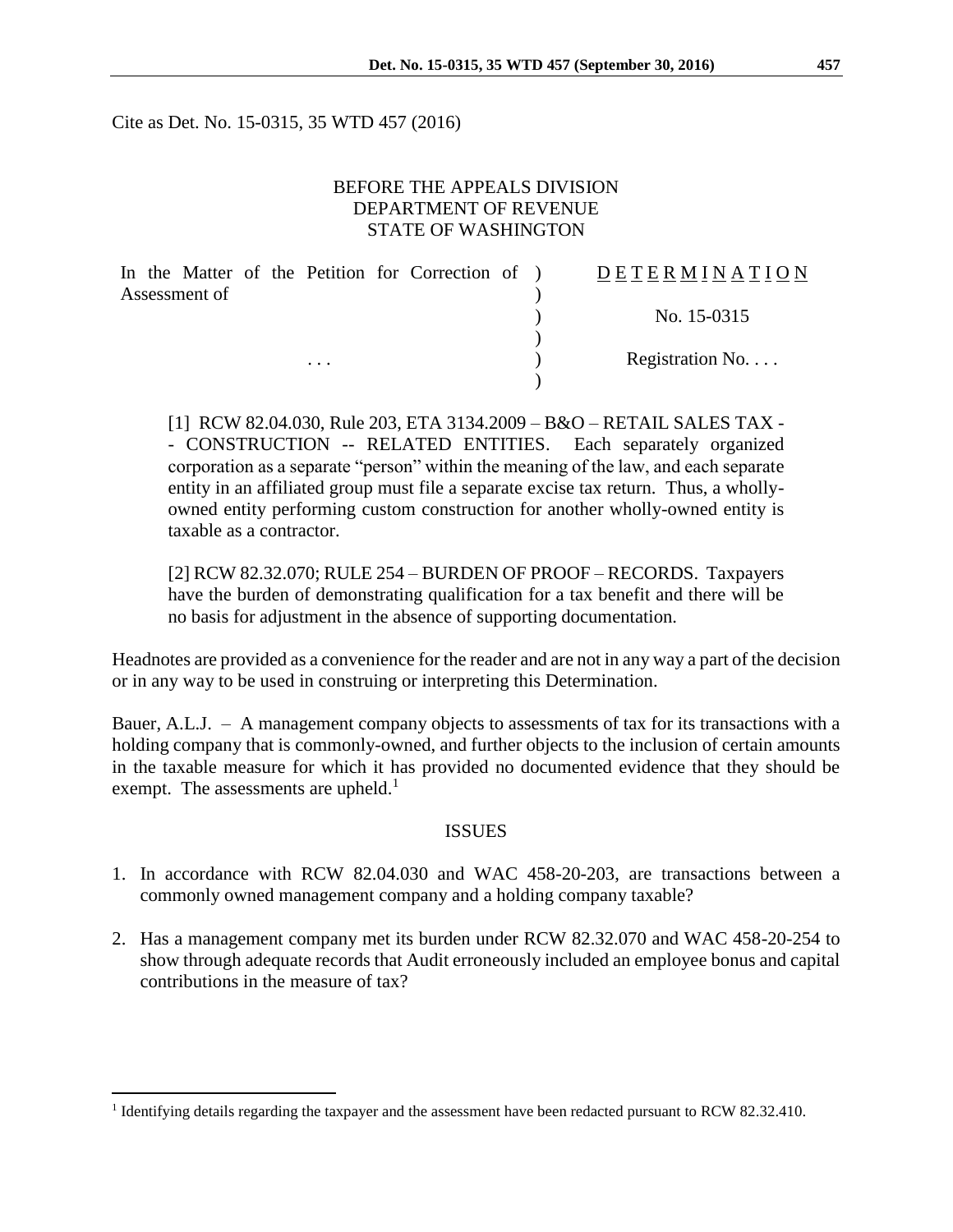# FINDINGS OF FACT

[Representative], the representative in this action, built certain residential and commercial rental properties that were owned by his holding company, [Holding Company].<sup>2</sup> [Representative] formed [Taxpayer] to manage Holding Company's properties. [Representative] owned both Taxpayer and Holding Company in their entirety.

Rents from Holding Company's properties were paid directly to Taxpayer. Taxpayer paid for the properties' management and upkeep (rental turnover expenses and repairs, etc). Taxpayer transferred any funds over and above these expenses to Holding Company, as the properties' owner. Both Taxpayer and Holding Company had their own employees, including construction employees.

The Audit Division (Audit) of the Department of Revenue (Department) performed a limitedscope desk audit of Taxpayer, which had previously been unregistered, for the period January 1, 2007 through December 31, 2013 (audit period).<sup>3</sup> The audit covered the property management services Taxpayer provided to Holding Company. On October 22, 2014, as a result of its review, Audit assessed the above-referenced assessments in the following total amounts:

| $\S \dots$ | <b>Retail Sales Tax</b>                          |
|------------|--------------------------------------------------|
| $\cdot$ .  | Retailing B&O Tax                                |
| $\cdots$   | Service and Other Activities B&O Tax             |
| $\cdots$   | <b>Total Tax Due</b>                             |
| $\cdots$   | <b>Delinquent Penalty</b>                        |
| .          | Interest                                         |
| .          | 5% Assessment Penalty (Substantial Underpayment) |
| $\cdots$   | 5% Unregistered Business Penalty                 |
| $\S \dots$ | <b>Total Due</b>                                 |
|            |                                                  |

According to Taxpayer, Holding Company would occasionally "borrow" several of Taxpayer's construction employees to perform work on its properties while they were still on Taxpayer's payroll.

Taxpayer reimbursed itself from the rents it collected for Holding Company's use of the temporary employees and provided copies of the borrowed employees' paystubs to Audit. Audit reasoned that Taxpayer, through its employees, was providing construction services to Holding Company.<sup>4</sup> Audit, therefore, assessed retailing B&O and retail sales taxes based on the payroll of these employees, plus 10% representing benefits payable to them.<sup>5</sup>

<sup>2</sup> [Representative], Taxpayer's managing member and representative in this case, is a builder in the . . . , Washington area. *See* . . . (last visited November 9, 2015).

<sup>&</sup>lt;sup>3</sup> The audit period was extended beyond the normal statutory period because of its unregistered status. [RCW 82.32.050(4).] Taxpayer, according to Audit, failed to provide adequate books and records.

<sup>&</sup>lt;sup>4</sup> [Representative's] email dated February 26, 2014 to the auditor: "Yes the two entities have separate employees and [Holding Company] had needs for additional help (employees) and I didn't want to hire more help when . . . had employees that were going to have to be laid off due to lack of work/down sizing, so [Holding Company] borrowed . . . employees."

<sup>&</sup>lt;sup>5</sup> The 10% is extremely conservative, as employee benefits can run closer to 30-40%.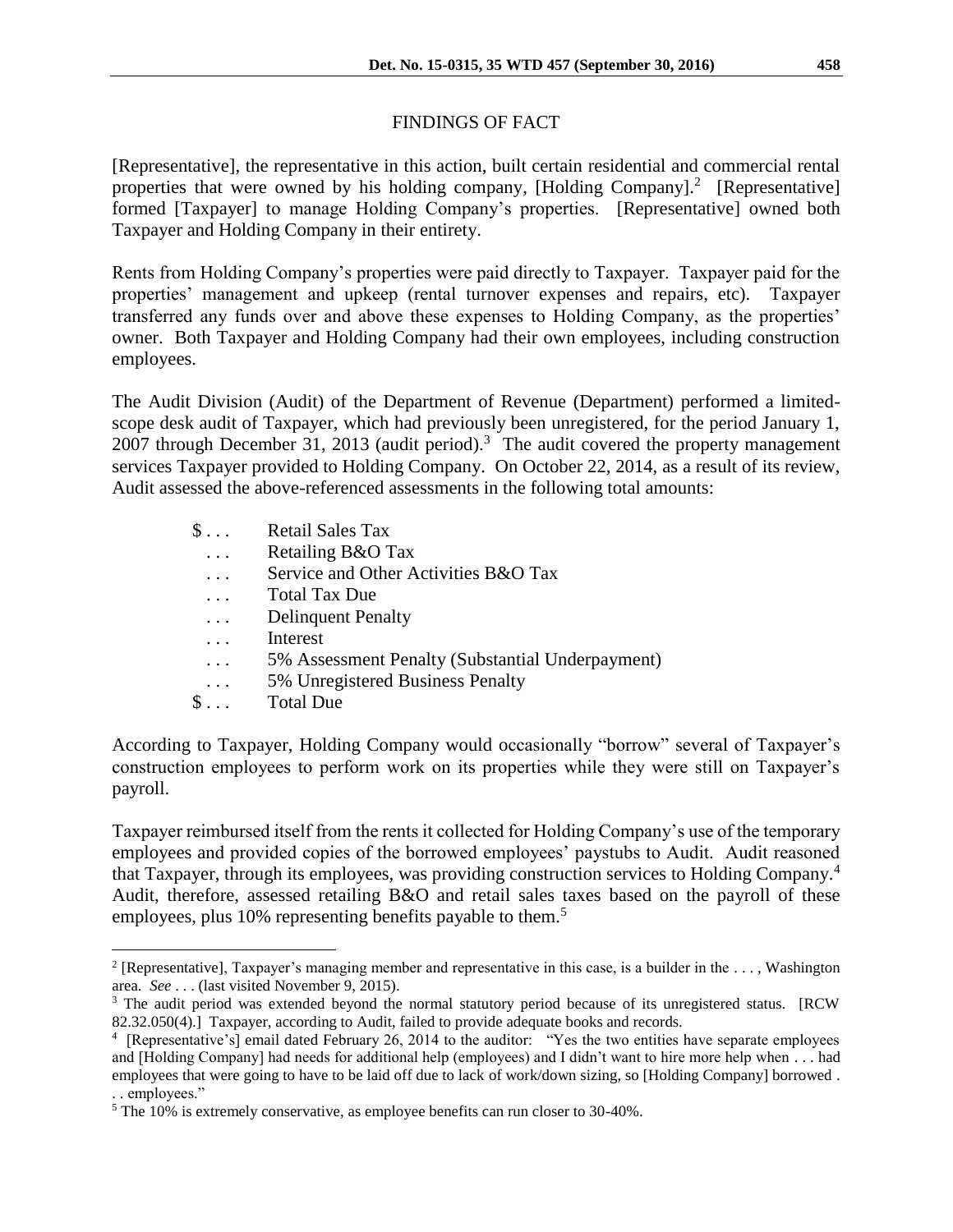Audit deemed that the amounts retained by Taxpayer over and above these construction reimbursements were payments for management services (the above-mentioned rental turnover expenses and repairs, etc), and taxed them under the service and other activities classification as payments for managing Holding Company's properties.

. . .

## ANALYSIS

## 1. Intercompany Transactions. RCW 82.04.030 provides:

"Person" or "company", herein used interchangeably, means any individual, receiver, administrator, executor, assignee, trustee in bankruptcy, trust, estate, firm, copartnership, joint venture, club, company, joint stock company, business trust, municipal corporation, political subdivision of the state of Washington, corporation, limited liability company, association, society, or any group of individuals acting as a unit, whether mutual, cooperative, fraternal, nonprofit, or otherwise and the United States or any instrumentality thereof.

WAC 458-20-203 likewise states:

Each separately organized corporation is a "person" within the meaning of the law, notwithstanding its affiliation with or relation to any other corporation through stock ownership by a parent corporation by the same group of individuals.

Each corporation shall file a separate return and include therein the tax liability accruing to such corporation. This applies to each corporation in an affiliated group, as the law makes no provision for filing of consolidated returns by affiliated corporations or for the elimination of intercompany transactions from the measure of tax.

[Representative] argues that he owns 100% of Taxpayer and Holding Company, and that he is, in essence, managing his own properties. Therefore, there should not be any tax.

Under the United States federal income tax, commonly controlled corporations may file consolidated returns that allow taxes on certain intercompany transactions to be either eliminated or deferred.<sup>6</sup> Unlike the federal income tax, though, Washington's Revenue Act regards each separately organized corporation as a separate "person" within the meaning of the law, notwithstanding its affiliation with or relation to any other corporation through stock ownership. And, the Revenue Act makes no provision for the filing of consolidated returns by affiliated corporations, or for the elimination of intercompany transactions from the measure of tax. Therefore, for tax purposes, individuals as well as separately organized entities (such as partnerships, corporations, joint ventures, etc.) are separate persons, and each separate entity in an affiliated group must file a separate excise tax return and include therein the tax liability accruing to such corporation. ETA 3134.2009 (Transactions Between Related Entities).

<sup>6</sup> See 26 CFR 1.542-4.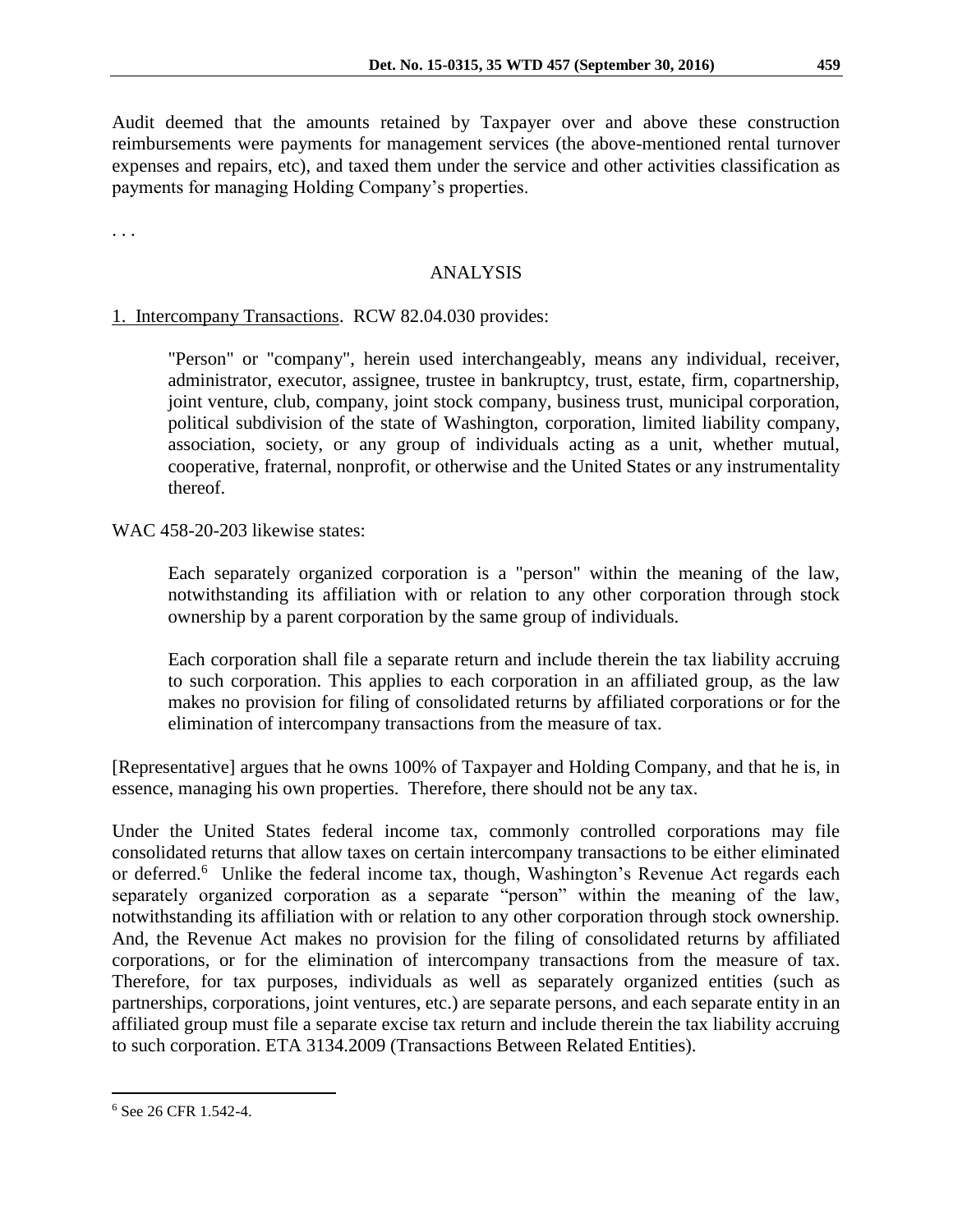Title 82 RCW, Washington's Revenue Act, imposes excise tax on the privilege of doing business in this state. Therefore, whenever there is a transaction (e.g., a purchase and sale, a provision of services, etc.) between two or more persons (each of whom are separate entities), Washington excise tax applies, even if all entities are wholly-owned by the same individual.<sup>7</sup> Thus, just as an individual is a separate person from the corporation he owns (even if he owns all of the corporate shares), transactions between related entities are also treated just as if they are transactions between unrelated entities. [*Dep't of Revenue v. Nord NW Corp.*, 164 Wn. App. 215, 230, 264 P.3d 259 (2011).]

Under the Revenue Act, persons who perform custom construction upon land owned by related entities are custom prime contractors and must pay retailing B&O tax and collect sales tax on their charges in accordance with RCW 82.04.260 and RCW 82.08.020. Taxpayer, by "loaning" its construction employees to Holding Company to work on Holding Company's properties in exchange for the amount of payroll that Taxpayer owed them, with a 10% markup for additional employee benefits was, therefore, taxable under the retailing B&O and retail sales tax as a contractor in accordance with RCW  $82.04.050(2)(b)$ .<sup>[8]</sup>

Persons who engage in a business activity that is not taxed implicitly under another section of The Revenue Act are taxed under the service and other activities classification of the Revenue Act in accordance with RCW 82.04.290(2)(a).<sup>9</sup> Taxpayer's business activity of property management is not specifically defined under any other section of The Revenue Act, so is taxable under service and other activities classification of The Revenue Act.

2. Burden of Proof. RCW 82.32.070 requires taxpayers to maintain suitable records as may be necessary to determine the amount of any tax for which they may be liable.

WAC 458-20-254(3)(b), which is the administrative rule regarding recordkeeping, states in pertinent part:

It is the duty of each taxpayer to prepare and preserve all records in a systematic manner conforming to accepted accounting methods and procedures. Such records are to be kept, preserved, and presented upon request of the department or its authorized representatives which will demonstrate: . . . (ii) The amounts of all deductions, exemptions, or credits claimed through supporting records or documentation required by statute or administrative rule, or other supporting records or documentation necessary to substantiate the deduction, exemption, or credit.

(Emphasis added.) Taxpayer argues that there was no basis for the 10% added to the payroll amount, and that some of what Taxpayer received and Audit taxed were capital contributions made by [Representative].

<sup>7</sup> See Det. No. 90-68, 9 WTD 139 (1990); Det. No. 87-342, 4 WTD 229 (1987).

<sup>8</sup> [Typically, the measure of the retailing B&O tax and the retail sales tax is the amount the customer paid the contractor under a contract for the construction services. *See* RCW 82.08.010(1)(a)(i) ("selling price" for retail sales tax); RCW 82.04.250 (retailing B&O based on gross proceeds of sales). Because Taxpayer and Holding Company apparently had no formal contract for these services, Audit estimated the contract price based on the employee wages paid, plus 10% for employee benefits.]

<sup>&</sup>lt;sup>9</sup> We note that [Representative] has offered no objections to the tax classifications assigned.